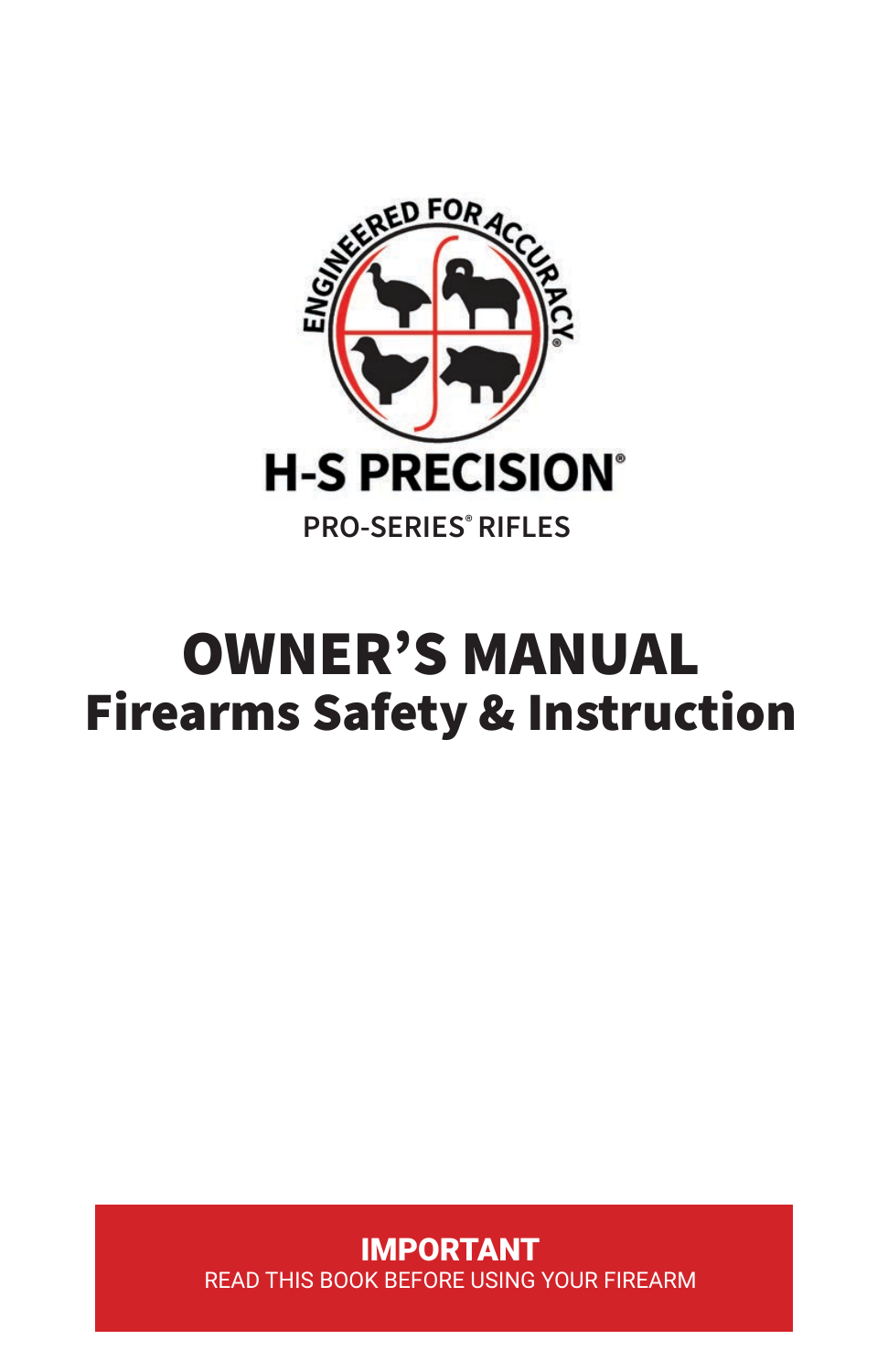

# NOTICE

# RIFLES BEING RETURNED FOR REPAIR, OR ANY OTHER REASON, MAY BE SENT DIRECTLY TO H-S PRECISION. IF RIFLE IS SHIPPED FROM AN FFL HOLDER, IT MUST BE RETURNED TO THE FFL HOLDER.

ALL RETURNS OR REPAIRS MUST BE SHIPPED PRE-PAID. COLLECT SHIPMENTS WILL BE REFUSED AND RETURNED. NO CREDIT WILL BE GIVEN FOR SHIPPING CHARGES.

1301 TURBINE DRIVE | RAPID CITY, SD 57703

# WARRANTY

We will consider requests for service or repair of H-S Precision firearms without charge on a case-by-case basis. A determination will be made taking into consideration such things as the age and condition of the firearm, and the circumstances surrounding its malfunction or other problem.

H-S Precision will not be responsible for damage resulting from ordinary wear and tear, alterations by unauthorized persons, accidents, misuse, use of incorrect or other than factory loaded ammunition, or failure to provide reasonable and normal maintenance.

Should any H-S Precision product require service or repair under this policy, please contact our offices to receive a Return Authorization Number.

**EMAIL:** info@hsprecision.com **PHONE:** 605-341-3006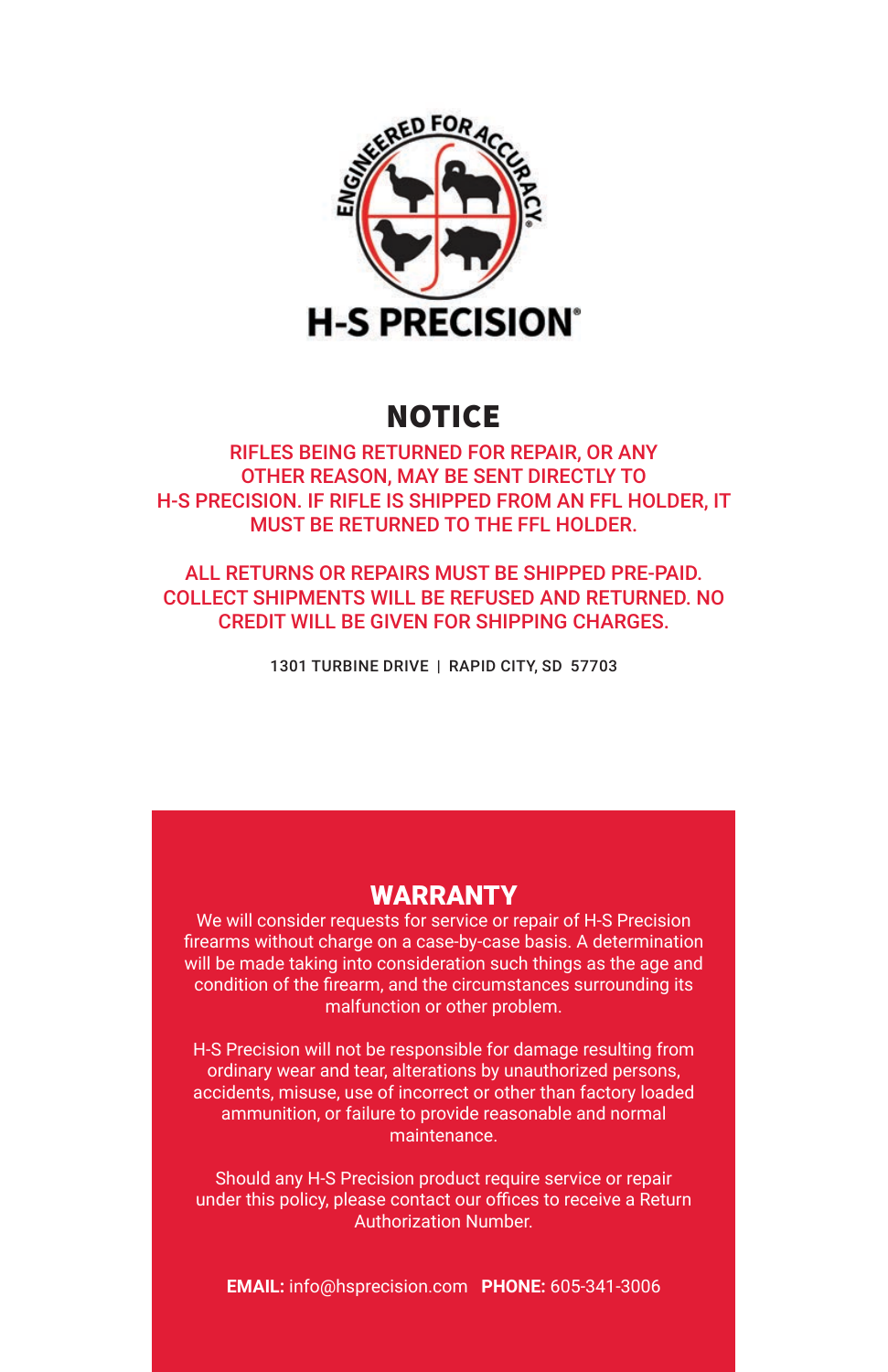# WE ARE H-S PRECISION

The Pro-Series® line of semi-custom bolt action rifles have been called "the best firearms value on the market." H-S Precision manufactures every component of the Pro-Series® – testing each firearm in our state-of-the-art, underground, 100-yard range for guaranteed accuracy.

All Pro-Series® firearms, 30 caliber and smaller, are guaranteed to shoot 1/2″ MOA or better at 100 yards. A target and load data are provided with each firearm.

## **There is not a firearm manufacturer in the world today that builds a more accurate and reliable rifle than H-S Precision.**

Welcome to our community of Pro-Series® owners. Join us on Facebook, YouTube, and Instagram for updates and company announcements.

**Tim Houghton** VP & COO



# TABLE OF CONTENTS

- 2. Top 10 Rules of Safety
- 3. About Pro-Series® Rifles
- 4. Important Features of Your Firearm
- 6. Barrel Break-In & Cleaning
- 7. Cleaning & Maintaining Your Pro-Series® Rifle
- 9. Loading & Unloading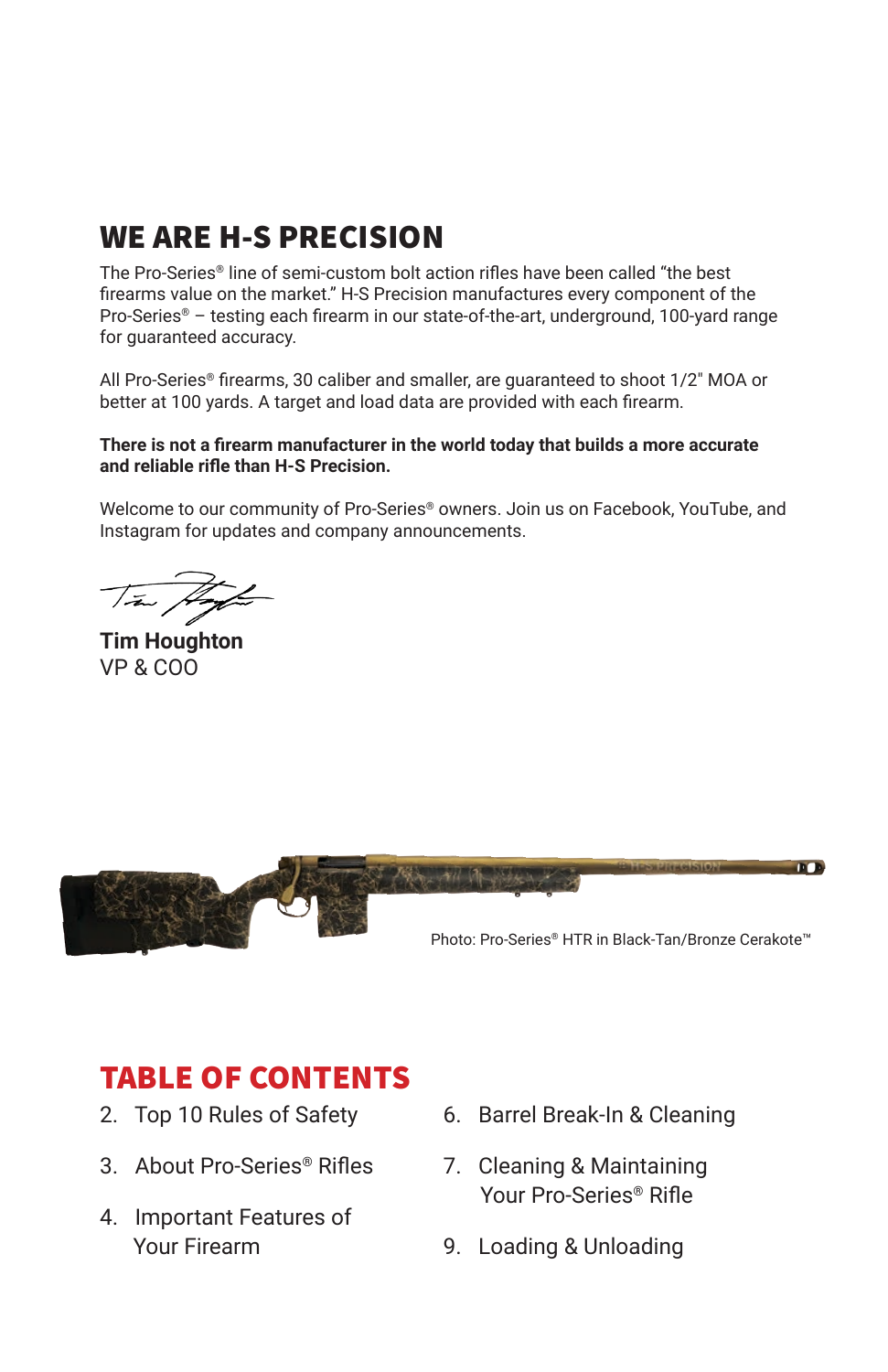# Top 10 Rules of Safety

# **Only you can prevent accidents**

Before using your firearm, read these basic safety rules. Learn how to handle your firearm safely. Failure to follow these rules of safety may result in serious personal injuries or death. To use your firearm correctly and safely, read and know the instructions enclosed in this safety booklet and instruction manual.

# TREAT EVERY FIREARM AS IF IT WERE LOADED

Do not rely on the safety lever alone. The safety may not prevent an accidental discharge due to dropping, jarring, or bumping a rifle.

# NEVER MAKE ADJUSTMENTS

Do not make changes or alterations to any part of a firearm. Only use H-S Precision parts on your Pro-Series® rifle. Never make an adjustment to the trigger or change the shape/size of the sear, sear notch, or modify any other parts.

# MAKE YOURSELF SAFE

Wear eye protection such as shooting glasses and hearing protection. Repeated exposure to shooting noise can cause permanent hearing loss. Never drink alcohol or use drugs that may cause impairment during shooting.

# TAKE CARE OF YOUR FIREARM

Keep the barrel clean and free of obstructions. Clean and have the firearm checked periodically by H-S Precision or an authorized gunsmith to make sure it is mechanically correct. Worn, damaged, or missing parts may be dangerous and may cause the firearm to malfunction.

# BE AWARE OF THE MUZZLE DIRECTION

Always keep the firearm pointed in a safe direction. If the firearm fails to fire, keep it pointed in a safe direction, then unload carefully (avoiding exposure to breech). If the firearm fires but report or recoil seems weak, unload and then make sure the barrel is not obstructed.

# NEVER USE THE WRONG AMMUNITION

Only use ammunition that matches the caliber markings on your firearm exactly. Handloads can be dangerous. H-S Precision is not responsible for accidents or damage caused by handloads.

# KNOW YOUR TARGET

Before you pull the trigger, make sure you can see the target clearly, as well as the path of the bullet beyond the target. Never shoot at water, rocks, or any surface that will not absorb the impact of a bullet. Bullets may glance off such surfaces and cause injury.

# KNOW THE RANGE OF YOUR FIREARM

Rimfire bullets can travel more than 1.5 miles. Centerfire bullets can travel up to 5 miles.

# NEVER CARRY/STORE A LOADED FIREARM

Unload your firearm whenever you are not shooting. Unload your firearm before climbing up (or over) a fallen tree, fence, slippery area, or other obstacles. Unload your firearm before storing it in a building, safe, or vehicle.

# STORE YOUR FIREARM SAFELY

Keep firearms and ammunition away from children. Lock unloaded firearms and ammunition securely in separate locations.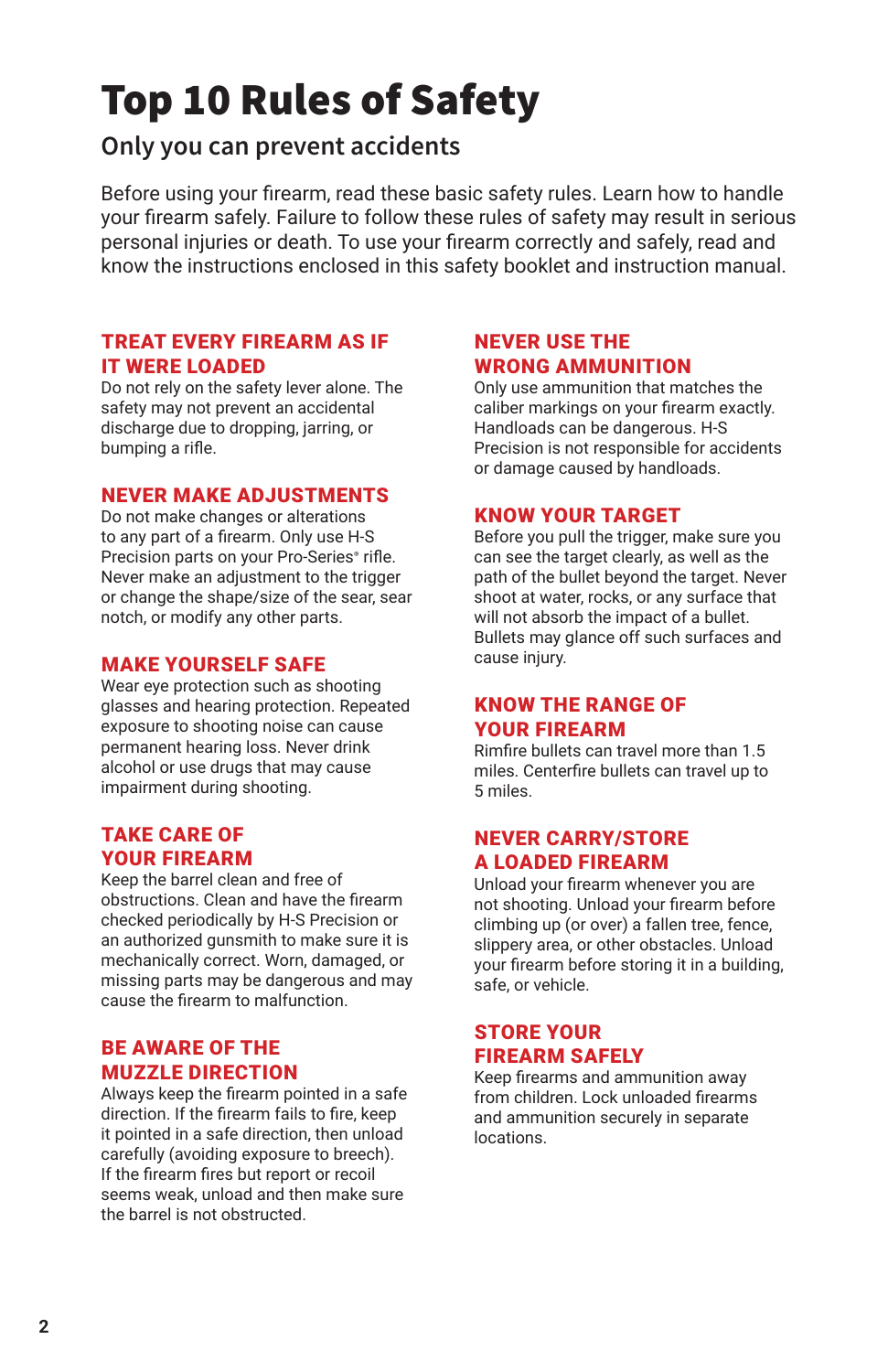# ENGINEERED FOR ACCURACY®

Accuracy is one of the most important aspects when selecting a rifle that will yield results – whether on the shooting range seeking steel or in the field hunting. The line of custom bolt-action rifles we have proudly named the H-S Precision Pro-Series® is built with accuracy at its core. The precision and attention to detail that goes into every step of manufacturing our rifles is second to none.

Since 1978, we have engineered, designed, and manufactured every single component of our Pro-Series® rifles in house at our factory in the USA. From the complete action (including the floor metal, magazine, and trigger), the barrel, and synthetic stocks – H-S Precision is proud to produce innovative products using world-class techniques, proprietary technology and state-of-the-art equipment.



# EVERY H-S PRECISION RIFLE IS A SUM OF ITS PERFECT PARTS.

In combination, these features yield a strong, reliable, and accurate shooting platform worthy of the H-S Precision name.



# **STOCK**

Hand-laminated synthetic featuring Kevlar®, fiberglass, carbon fiber, and a full-length 7075-T7 aluminum bedding block.



# BEDDING BLOCK

The foundation of the barreled action, CNC machined to the exact dimensions of the action.



# ACTION

Our actions are machined in from 17-4 stainless steel bar stock. Every component of the action is made at our factory in South Dakota, ensuring that we will have perfect fit and interface from bolt, to action, to barrel.



### BARREL CROWN

The crown of a rifle barrel allows a clean exit from the bore. H-S Precision barrels are precision crowned on a CNC lathe with an 11º target recess to protect the barrel and enhance accuracy.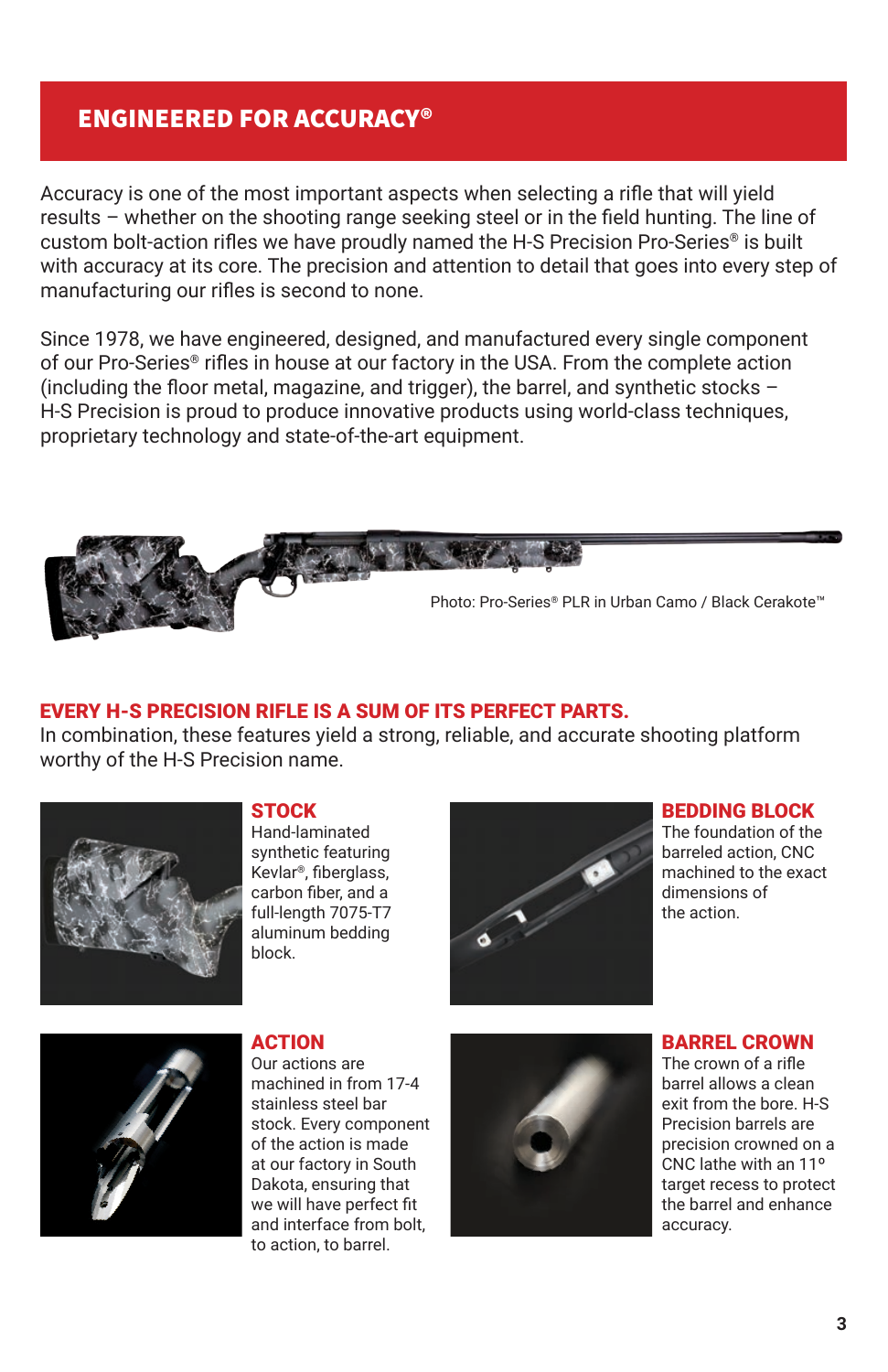# IMPORTANT FEATURES OF YOUR PRO-SERIES® FIREARM

## SAFETY LEVER

The safety lever provides protection against any accidental or unintentional discharge under normal usage when properly engaged. The safety on any H-S Precision firearm is located on the safety shroud. *(See Figures 1A, 1B, and 1C)* 

To engage the safety lever, move the lever to either safe position. *(See Figure 1B & 1C)* Always engage the safety lever when the firearm is loaded and not ready for firing. When you are ready to fire the rifle, move the lever to fire position. *(See Figure 1A)*

**Never pull the trigger when the safety lever is engaged. Do not touch the trigger when moving the safety lever. The firearm will fire when the trigger is pulled and the safety lever is disengaged.**

### **IN EVEN WHEN THE SAFETY LEVER IS ENGAGED, CARELESS HANDLING CAN CAUSE** THE FIREARM TO FIRE.

## **BOLT**

The bolt handle is used to open the action by pulling the bolt rearward. *(See Figures 2A, 2B, and 2C)* 

To remove the bolt, pull the bolt handle up and rearward; push the bolt stop release and remove the bolt. *(See Figure 2B and 2C)*

#### **The firearm can be fired when the bolt handle is forward and down. The action is then closed.**

## TRIGGER

Pulling the trigger fires the firearm. The trigger is adjusted at the factory. Any adjustments to the trigger must be made by H-S Precision or an authorized gunsmith.

#### ! NEVER PUT YOUR FINGER ON THE TRIGGER UNLESS YOU ARE GOING TO FIRE THE FIREARM.

#### BARREL

The inside of the barrel must be clean and free of obstructions.

#### **To check the inside of the barrel follow the directions below.**

- 1. Point the firearm in a safe direction.
- 2. Engage the safety lever.
- 3. Pull the bolt fully rearward; push the bolt stop release and remove the bolt.
- 4. Remove the magazine box.
- 5. Insert a cleaning rod into the breech. Push the rod completely through the barrel until the rod can be seen at the muzzle end.

#### **To remove object from inside the barrel follow the directions below.**

- 1. Using the correctly sized cleaning rod, insert the rod into the muzzle and lightly tap rod to free the object(s).
- 2. Push rod completely through the barrel until the rod can be seen in the ejection port.
- 3. If an object cannot be easily pushed out of the barrel with a cleaning rod, return the firearm to the factory or an authorized gunsmith for removal.

#### ! NEVER TRY TO REMOVE AN OBJECT FROM THE BARREL BY LOADING ANOTHER CARTRIDGE AND FIRING.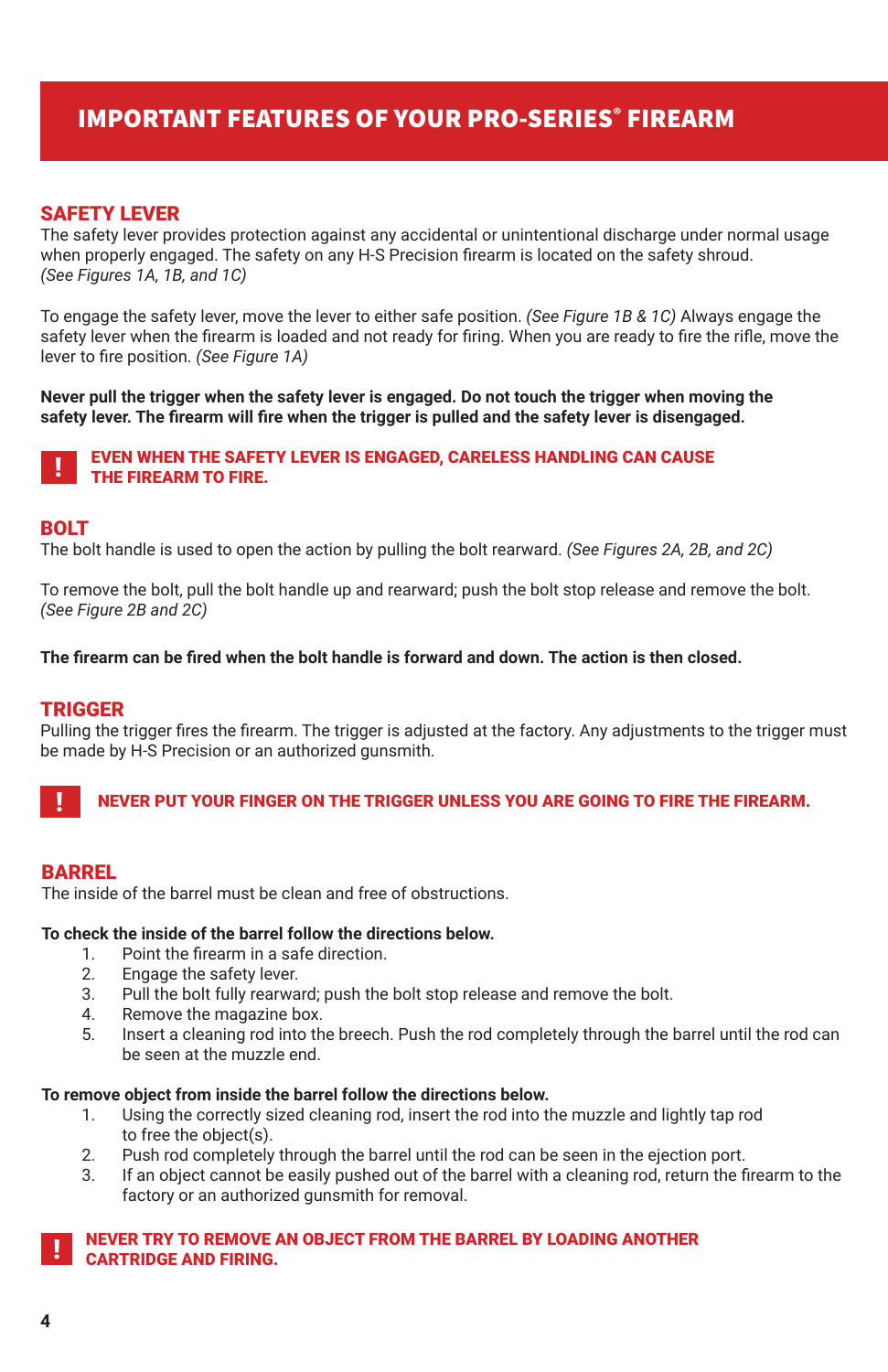# FIGURE 1A: Ready to Fire



FIGURE 1B: Safe



FIGURE 1C: Safe (Bolt Locked Down) FIGURE 2A: Down Bolt Position







FIGURE 2B: Bolt Stop Release FIGURE 2C: Open Bolt Position

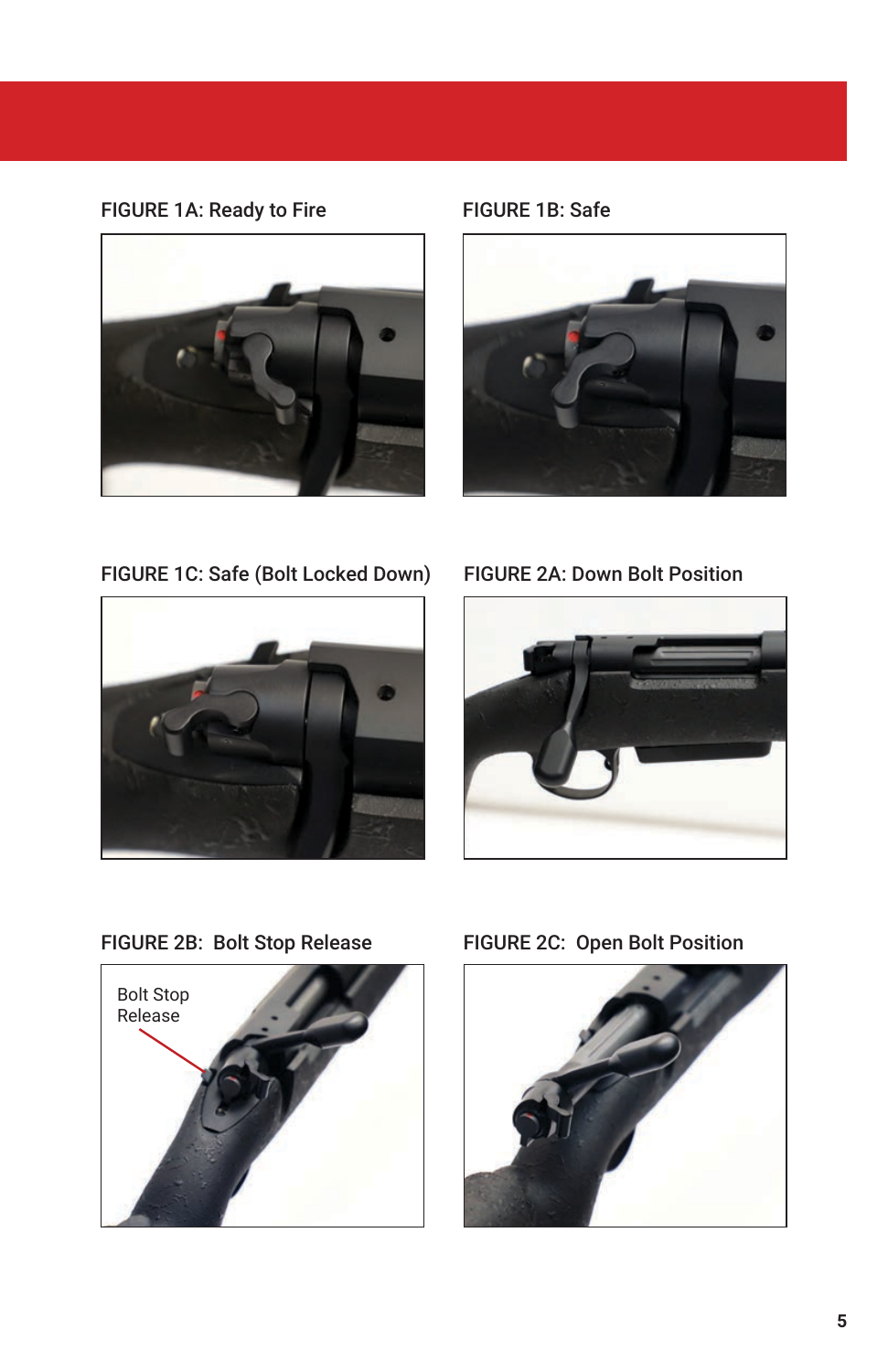# Barrel Break-In & Cleaning

# **H-S Precision Pro-Series® Instructions**

Your new H-S Precision Pro-Series® rifle has gone through its initial breakin process during accuracy testing at the factory. For the first 50 rounds you put through your rifle, clean it after every 3 to 5 rounds following the cleaning procedures below.

WARNING: DO NOT USE ABRASIVE/GRITTY CLEANERS TO CLEAN YOUR BARREL. DOING SO COULD AFFECT THE ACCURACY AND LONGEVITY OF YOUR CUT-RIFLED BARREL.

# STEP 1

First clear the weapon, put the safety in the "safe" position *(See Figure 1B; page 5)*, remove the magazine box and check the chamber to make sure there are no cartridges in the rifle.

# STEP 2

Remove the bolt assembly following instruction on page 4. Insert the cleaning rod guide in place of the bolt assembly.

# STEP 3

Attach a bronze bore brush to the cleaning rod using the adaptor.

# STEP 4

Saturate the brush with Bore Tech Eliminator and slowly push through the bore from the chamber and completely out the muzzle; repeat two to three times. This will get the bulk of the powder fouling out of the barrel.

# STEP 5

Remove the brush from the rod, attach spear point jag with patch, soak patch with Eliminator, and push through the bore. Repeat several times using a new, clean patch each time.

# STEP 6

Remove jag from the rod and attach the brush. Saturate the brush with Eliminator and slowly push through the bore two to three times. Let the Eliminator soak in the barrel for a few minutes. Follow with two to three saturated patches.

# STEP 7

Inspect the barrel; if copper fouling still remains in the barrel, repeat step 5.

# STEP 8

Use a patch wet with Rem Oil to remove any Eliminator. Follow this with two to three dry patches or until one comes out clean.

# STEP 9

Wipe the muzzle of the barrel to remove any excess solvent that has come out of the barrel.

# STEP 10

If the rifle is going to be stored for a period of time, oil the barrel from the chamber end by running a soaked patch through the barrel followed by two dry, clean patches. Always make sure your barrel is clean and dry before using it. A clean, dry barrel is desirable for sighting in your rifle.

# LOOKING FOR MORE?

Visit hsprecision.com or subscribe to our YouTube channel for shooting tips and instructional tutorials.

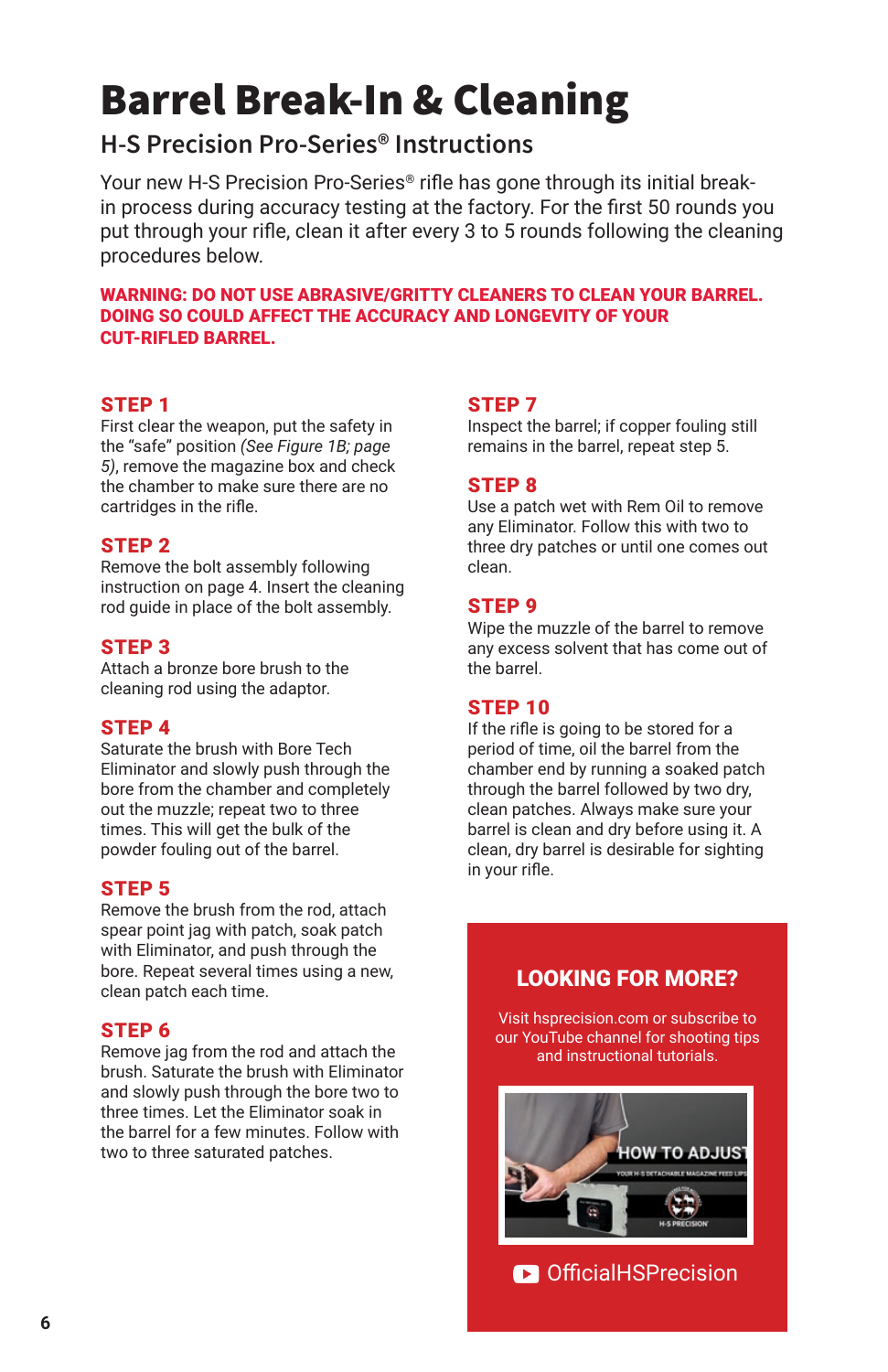# CLEANING & MAINTAINING PRO-SERIES® RIFLES



Photo: Pro-Series® PHL in Shadow Camo / Gray Cerakote™

The chamber should be cleaned before loading and firing your firearm for the first time. Follow the cleaning instructions below.

## CLEANING THE CHAMBER

Check the chamber to make sure there are no cartridges in the firearm before cleaning. Use the instruction and the equipment provided in your cleaning kit in conjunction with the steps below.

- 1. Pull the bolt rearward; push the bolt stop release and remove the bolt.<br>2. Apply cleaning solvent to chamber mon
- Apply cleaning solvent to chamber mop.
- 3. Push the mop into the chamber and clean in a back-and-forth motion several times.
- 4. Using a cleaning rod with a cleaning patch, dry the chamber. Repeat several times using a clean patch each time until the patch returns clean.

## CLEANING THE FIRING PIN ASSEMBLY

Remove the firing pin assembly following the instructions below.

- 1. Engage safety lever to the "safe" position. *(See Figure 1B; page 5)*
- 2. Pull the bolt rearward; push the bolt stop release and remove the bolt.
- 3. Unscrew the firing pin assembly by twisting it counter-clockwise and remove it from the bolt body. *(See Figure 3A; page 8)*

*Note: For left-handed receivers, unscrew the firing pin assembly by twisting it clockwise.*

Once the firing pin assembly is removed, follow the steps below for cleaning and reinstallation.

- 1. Using a clean rag, wipe off any debris and powder residue on the firing pin assembly, safety shroud threads, as well as inside and outside of the bolt body.
- 2. Apply grease to threads of the safety shroud, locking lugs, and cocking cam. *(See Figure 3B; page 8)*
- 3. Reinstall the firing pin assembly into the bolt body, making sure the cocking piece tang is positioned in the detent of the bolt body. *(See Figure 3C; page 8)*
- 4. Lightly apply oil over the safety lever detents and the bolt stop pivot. *(See Figure 3D; page 8)*
- 5. Reinstall bolt into the receiver.

#### WHEN THE FIREARM IS TO BE REUSED, ALL EXCESS LUBRICANT MUST BE REMOVED. OVER-LUBRICATION SHOULD BE AVOIDED AT ALL TIMES. THE CHAMBER AND BORE MUST BE THOROUGHLY WIPED DRY.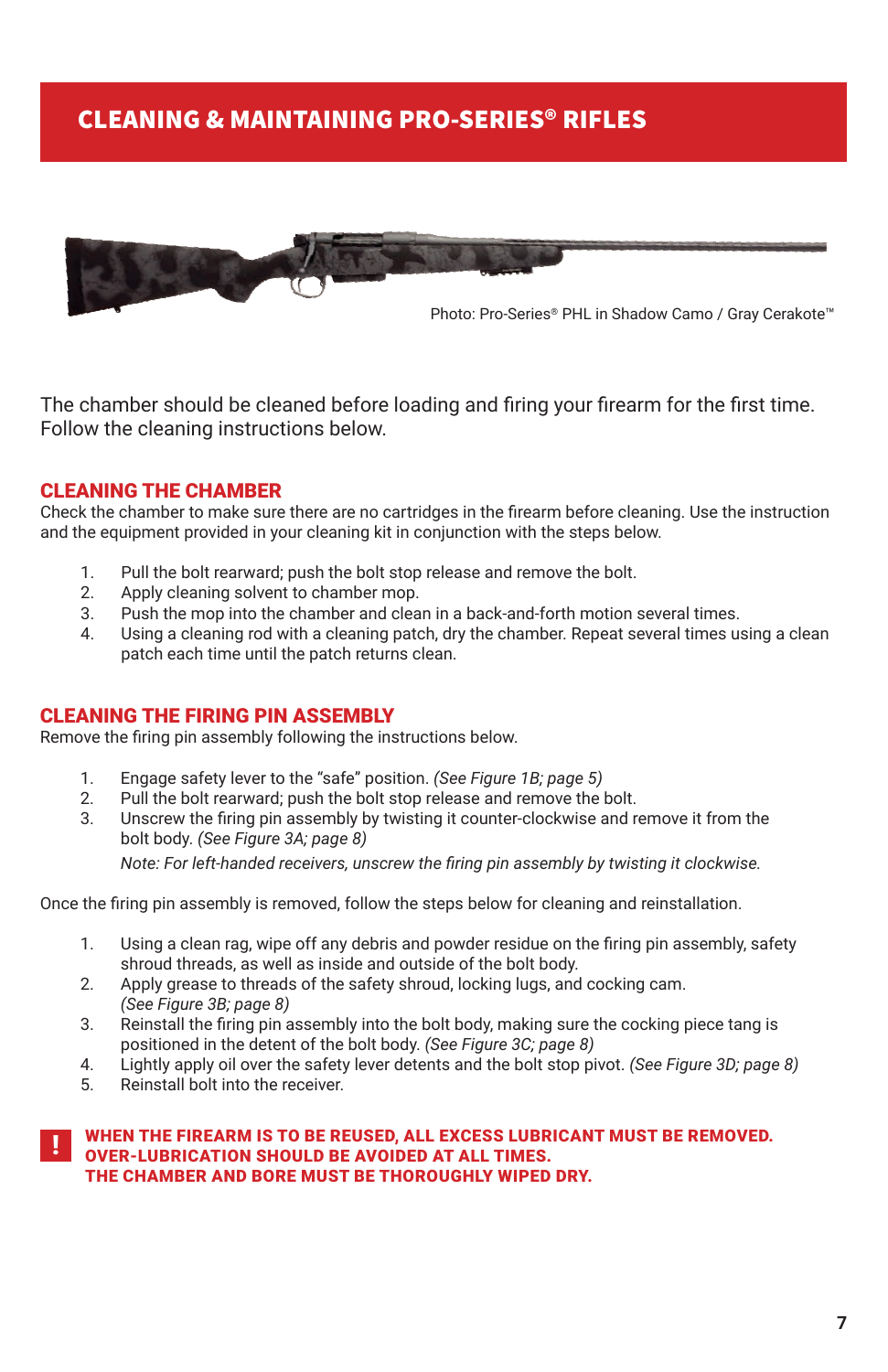# IMAGE EXAMPLES BELOW ARE CONTINUED FROM PAGE 7 INSTRUCTION.

# FIGURE 3A FIGURE 3B



Grease Cocking Cam Grease Locking Lugs Grease Safety Shroud Threads



# FIGURE 3C FIGURE 3D

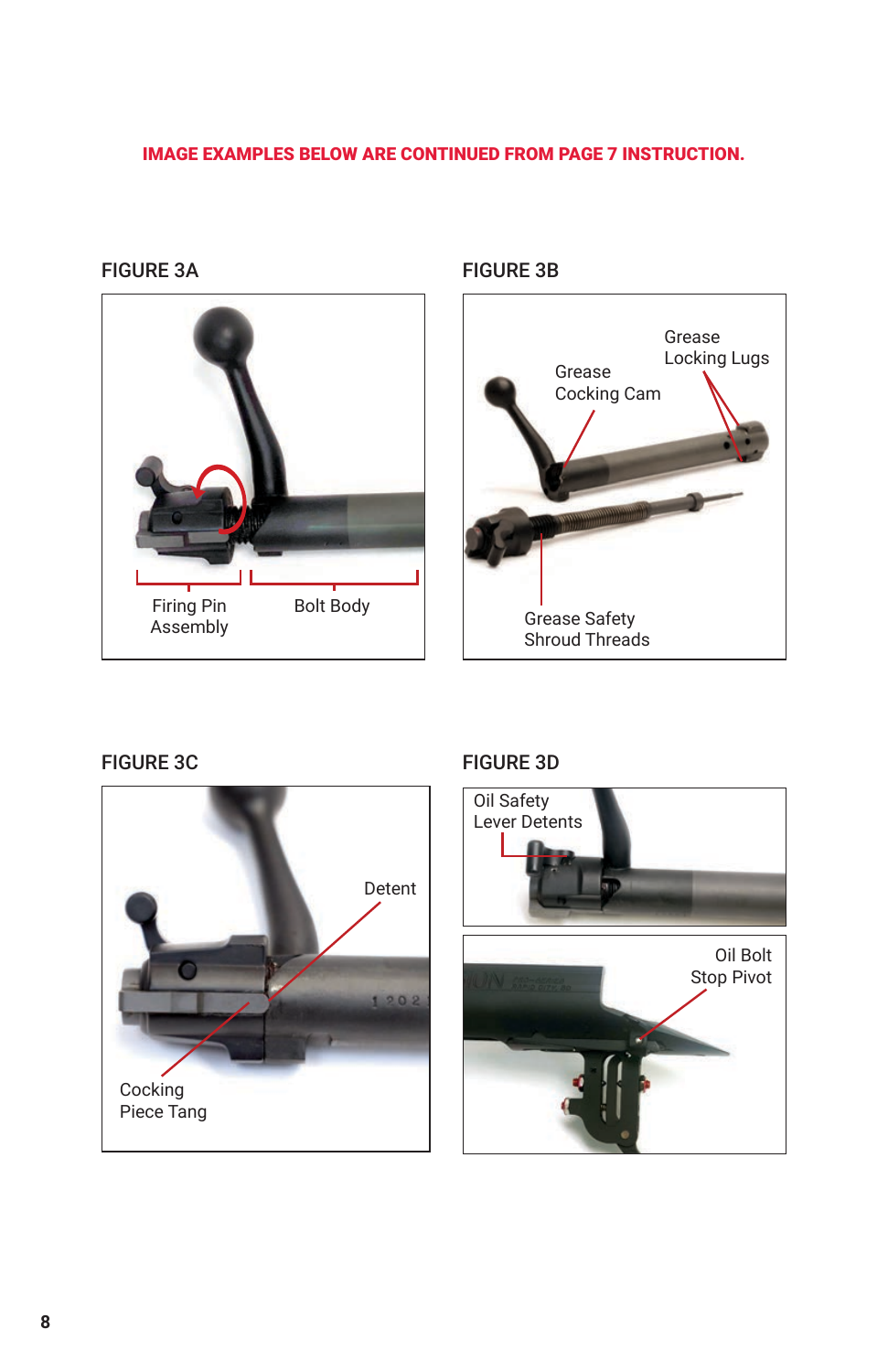# LOADING & UNLOADING YOUR PRO-SERIES® RIFLE

Your firearm should be cleaned before loading and firing the firearm for the first time. Before loading the firearm, make sure the inside of the barrel is clean and free of dirt or other objects.

For instruction on checking your barrel, see page 4. For instruction on cleaning your barrel, see page 6.

## LOADING YOUR FIREARM

*See Figure 4A and 4B for loading the rifle magazine. To remove the magazine, see Figure 5.*

- 1. Point the firearm in a safe direction.
- 2. Engage the safety lever. *(See Figure 1; page 5)*
- 3. Pull the bolt fully rearward.
- 4. Remove the magazine by pressing the magazine release. *(See Figure 5)*
- 5. Place a cartridge in the magazine, pressing the follower down with the base of the cartridge, and slide the cartridge under the feed rails.
- 6. Slide the magazine into position in the firearm facing the proper direction and snap into place.
- 7. Do not cycle the bolt to load a cartridge into the chamber until you are certain of your surroundings and ready to fire.

If the firearm fails to fire, keep the firearm pointed in a safe direction, wait 30 seconds, then carefully unload. Follow the unloading instructions below.

# UNLOADING YOUR FIREARM

- 1. Point the firearm in a safe direction and ensure safety is engaged.
- 2. Remove the magazine.
- 3. Cycle the bolt up and rearward to remove the cartridge from the chamber.
- 4. Check the chamber to make sure it is empty and there are no cartridges.